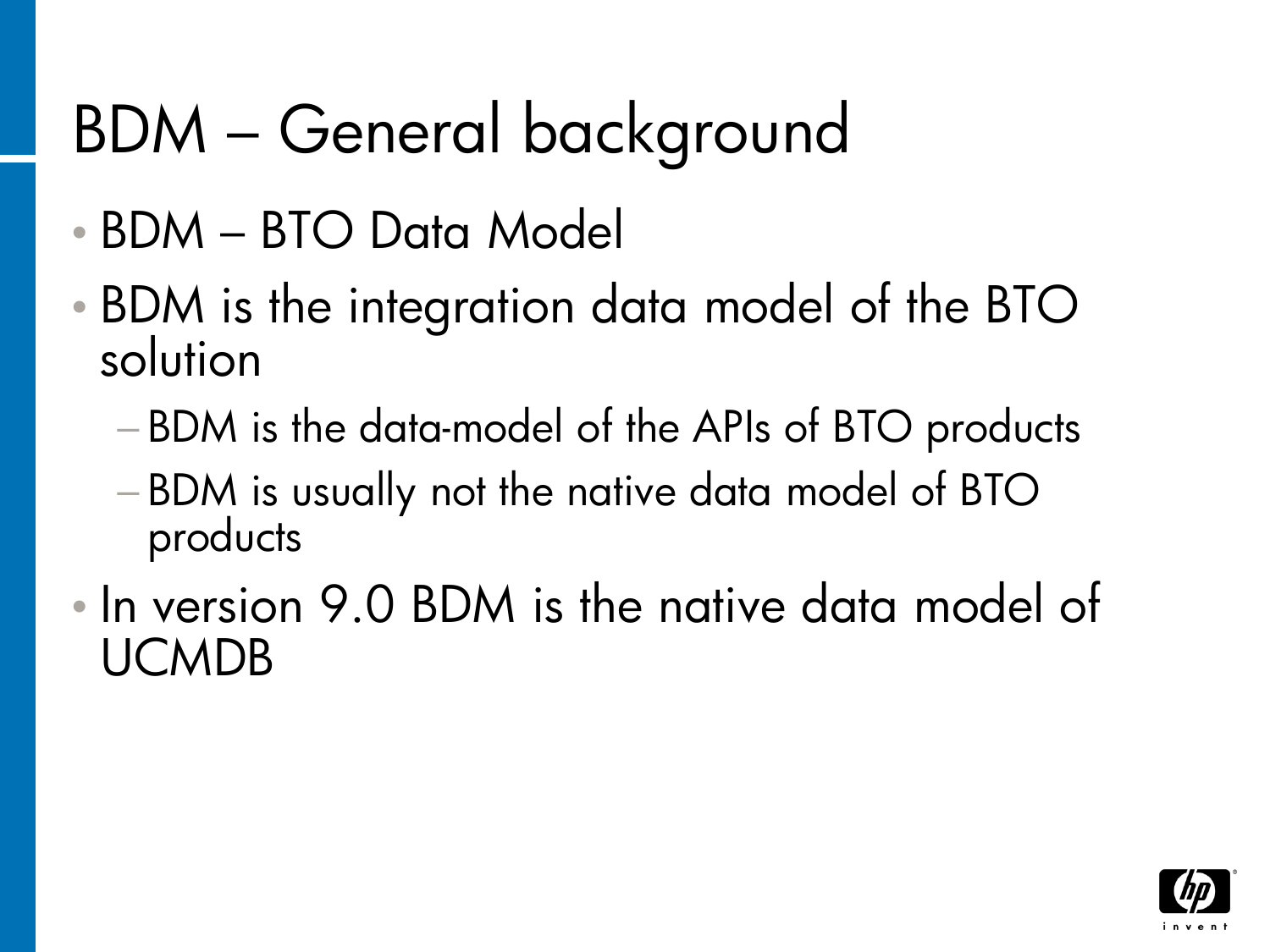### BDM – Business Domain

- BDM Business domain includes entities like:
	- −BusinessFunction
	- −BusinessProcess and BusinessActivities
	- −BusinessService and InfrastructureService
	- −BusinessApplication and BusinessTransaction
- Organization and Person
- Service Contracts like: SLA, OLA and UC
- Relationship of Business entities to System/Infrastructure

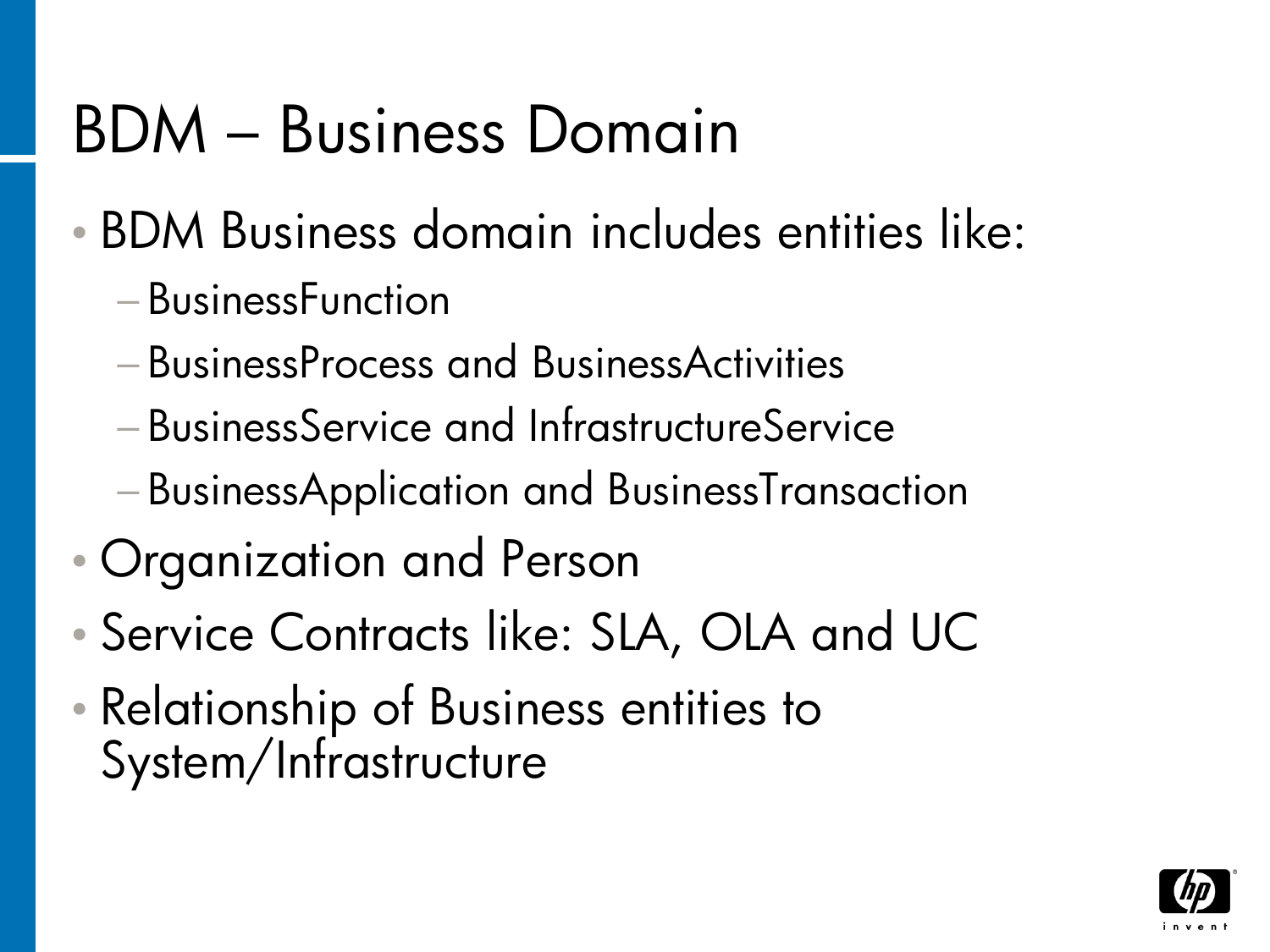### Business Function

- Business functions describe what an organization does, example:
	- −Amazon Sale Consumer Goods/Products (books, CDs, Games etc')
	- −Amazon Provide Cloud Computing Services
- •A business function is composed of a set of business processes that sustain the business function's objective:
	- −Producing a product
	- −Deliver a service

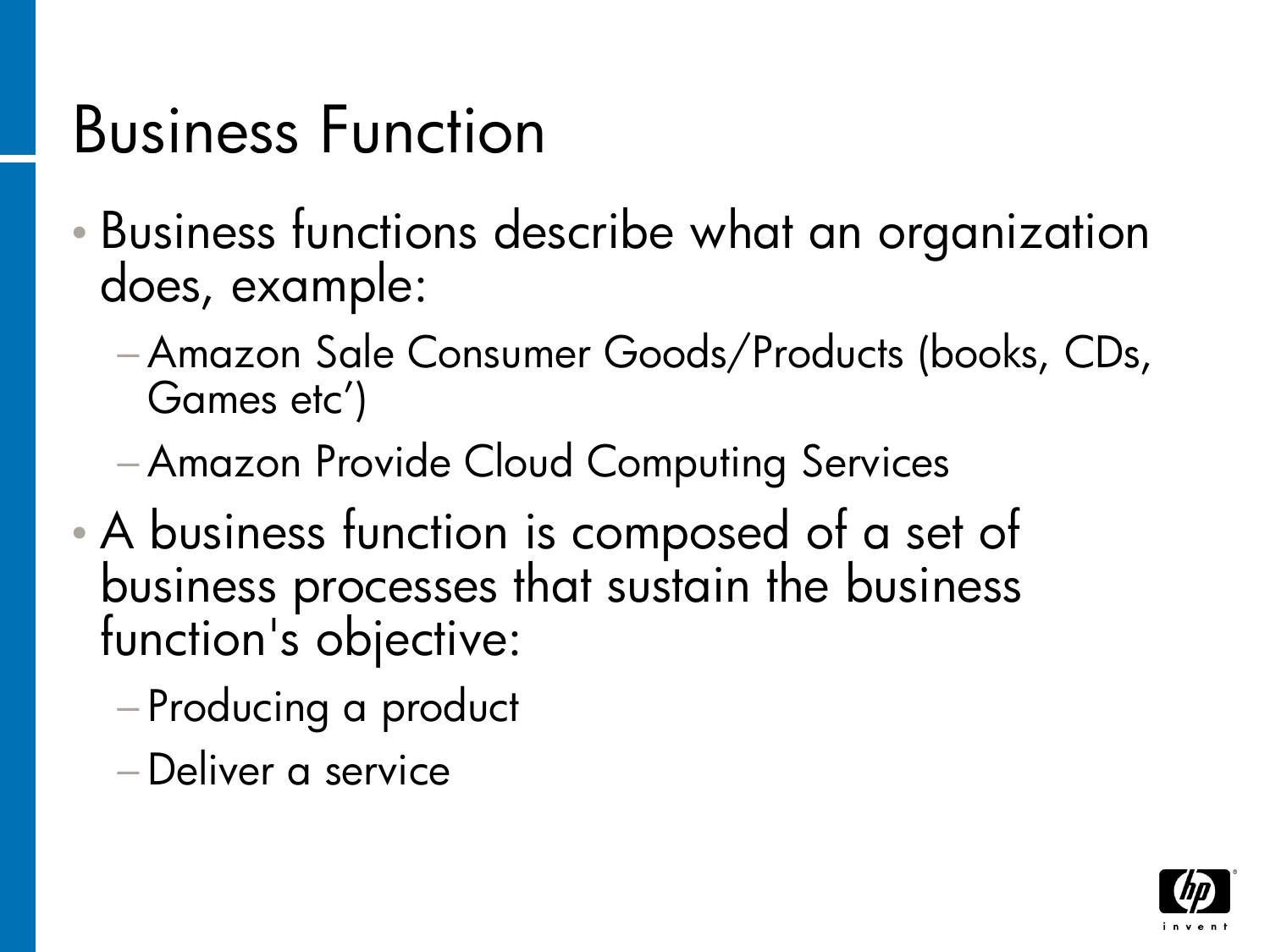### Business Process, Business Activity

- •A Business Process is a collection of interrelated business activities required in order to deliver a service or product
- Examples: Amazon Buy-New-Book business process
	- −Activities: Book catalog and Browsing, book order and payment, book shipment, book inventory
- •A Business Activity might be triggered automatically or manually by a user
	- −Example: Inventory management might be automatic or manual

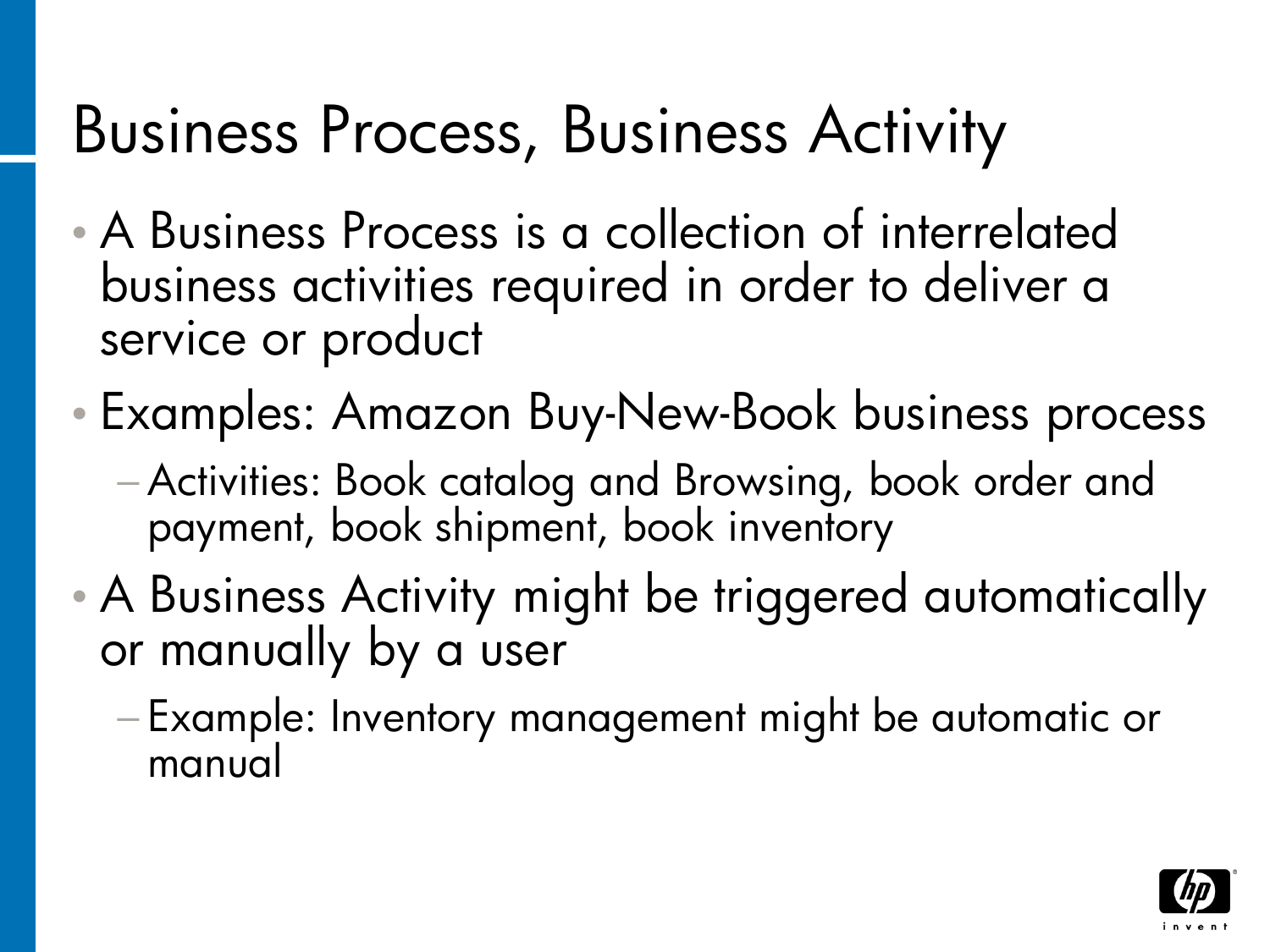#### Business Function, Business Processes and Business Activity Modeling



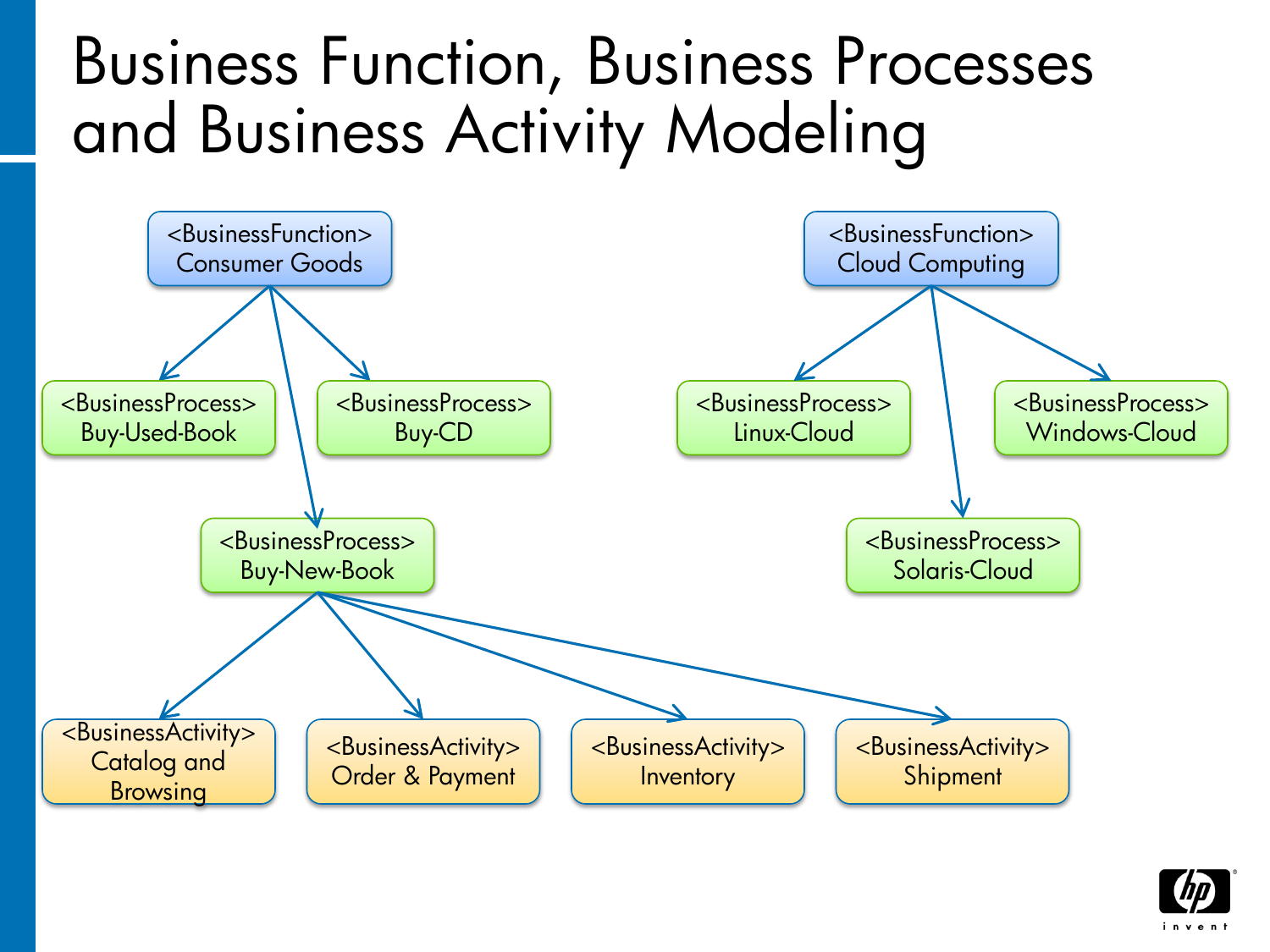### Business Service

- Represents business or IT service
- •A business service is a service that:
	- −A business provides to another business (B2B)
	- −A business provides to a Customer (B2C)
	- −One organization provides to another Organization within a business
- •An IT service is a business service delivered to a customer via IT
- Example: A Bank account management service
	- −Can be delivered via the bank's internet site IT-Service
	- −Via a human teller non IT-Service

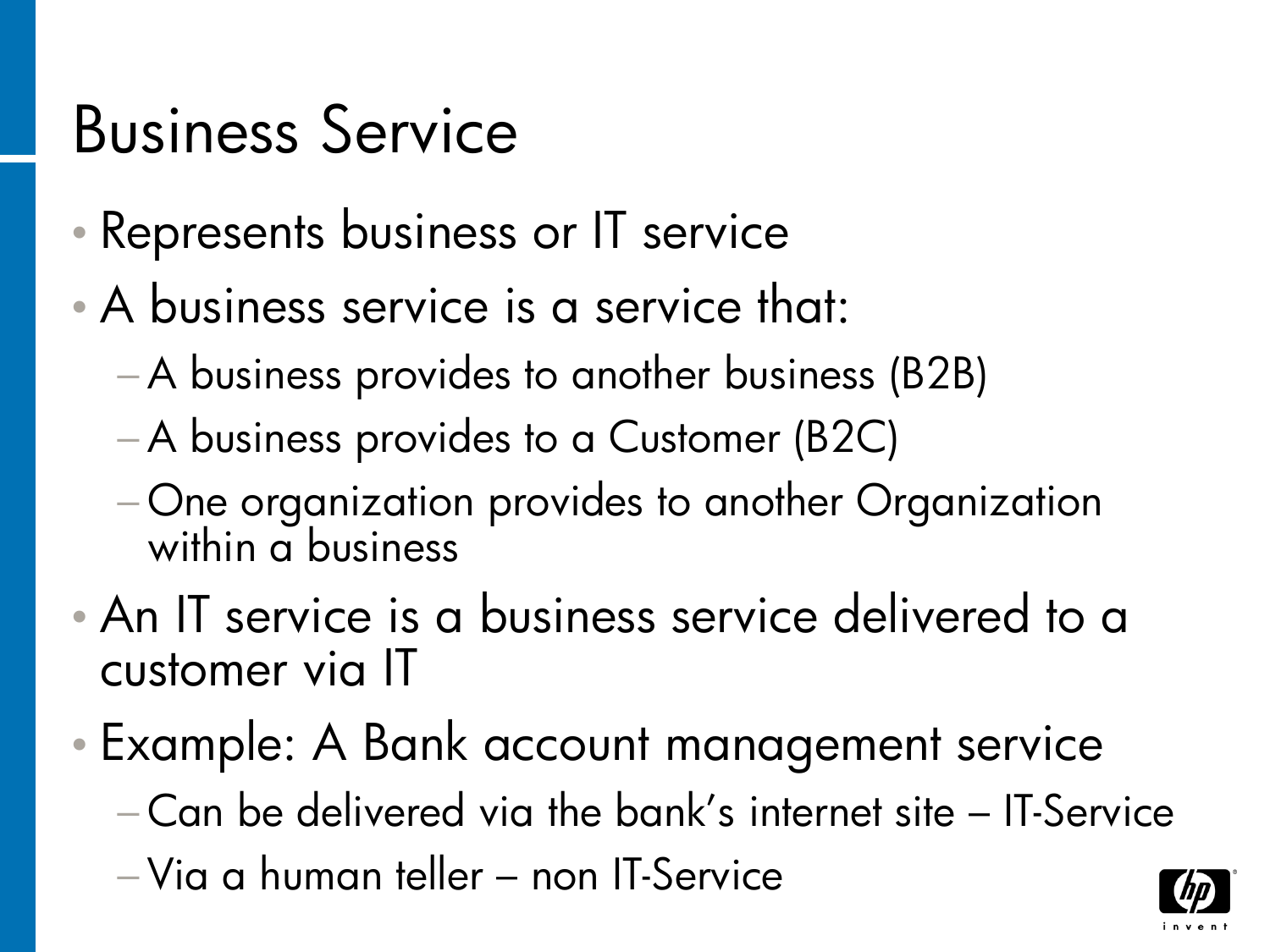# Business Service Modeling – option 1



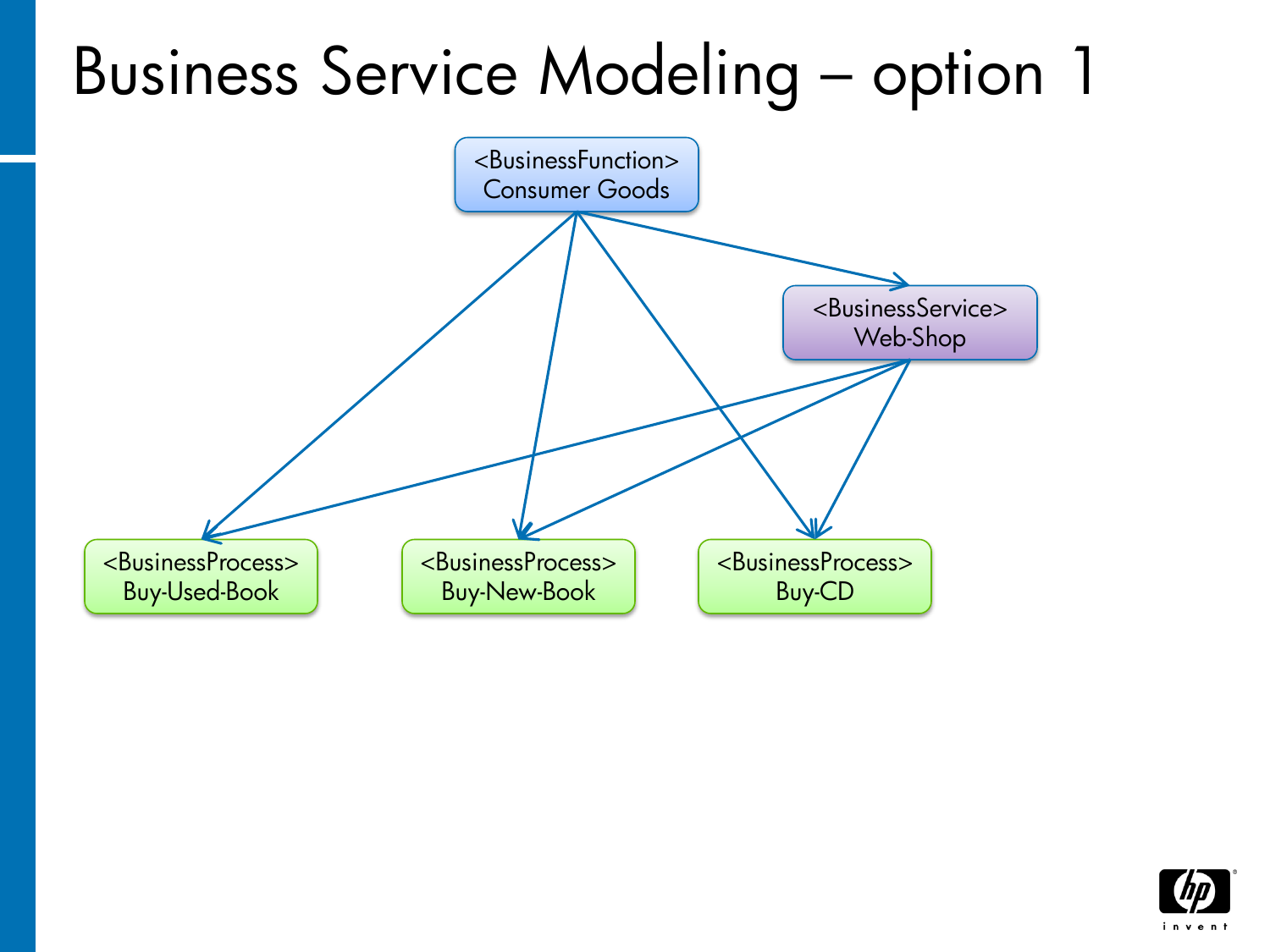

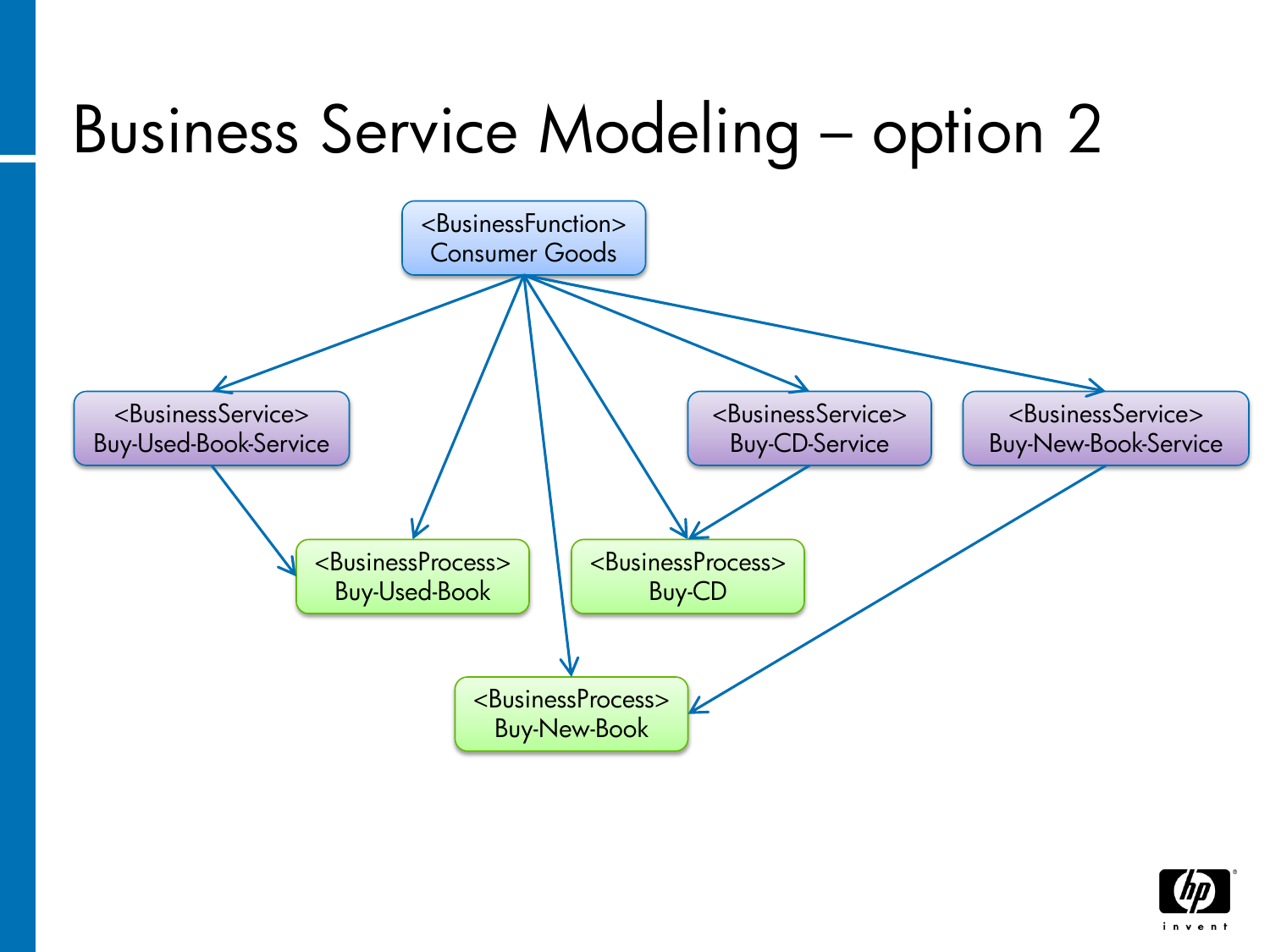# Business Application

- •A collection of software components that can be managed as an independent unit that supports a particular business objective
- •An application is a logical composition of the functionalities required to realize a business service

Or alternatively...

•An application is a logical composition of business transactions

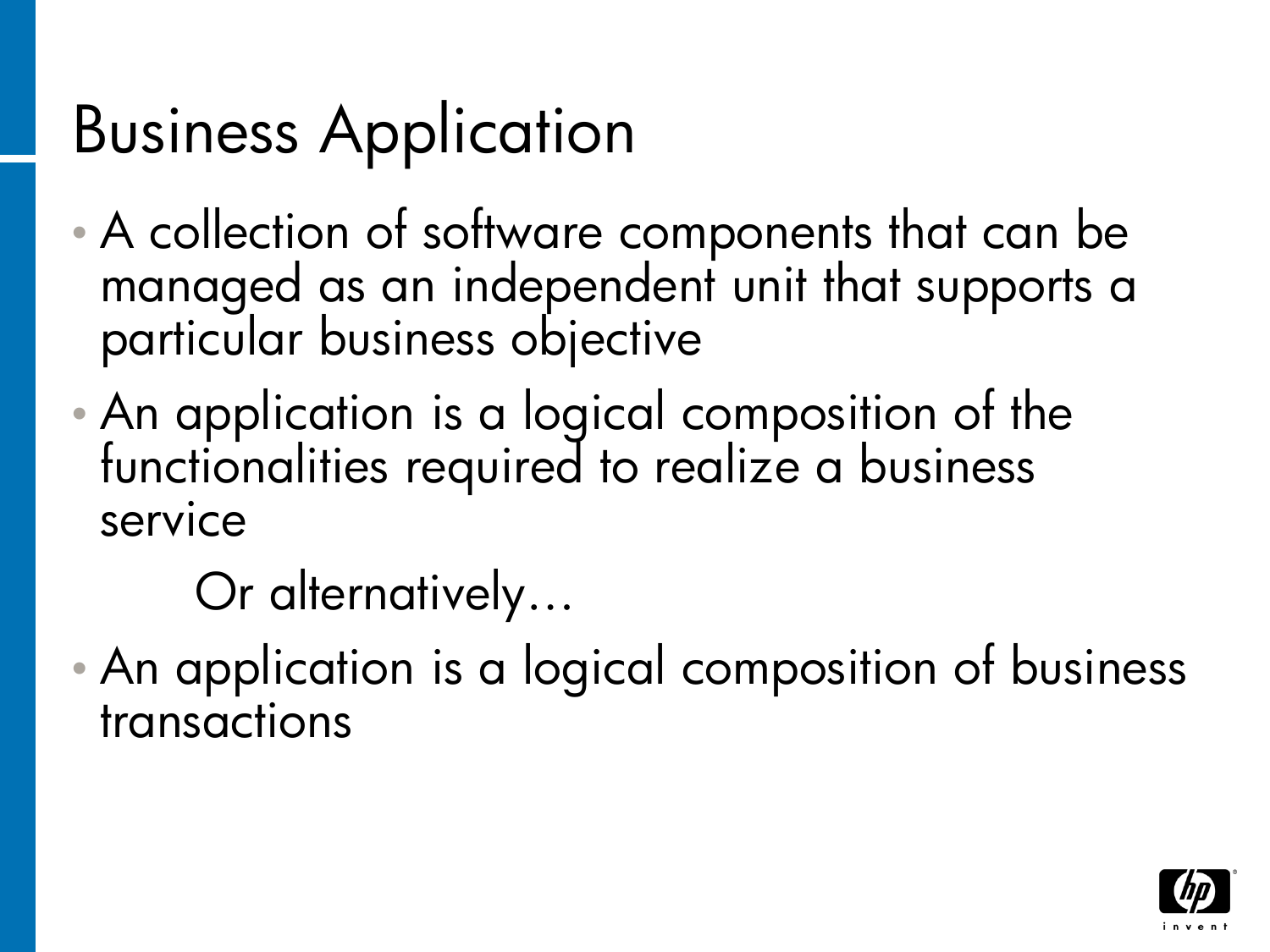### Business Transaction

- •A business transaction is a self contained business action, for example:
	- −Check the availability of a seat before booking an airline ticket
	- −Reserve the seat before ordering and pay for the seat
- •A Business Transaction reference to a group of IT infrastructure elements that realize the business transaction
	- −Example: the Nodes, Application Servers, Databases etc' required to support the seat reservation action
- The infrastructure elements that make up a business transaction can be automatically discovered by RUM/ATT

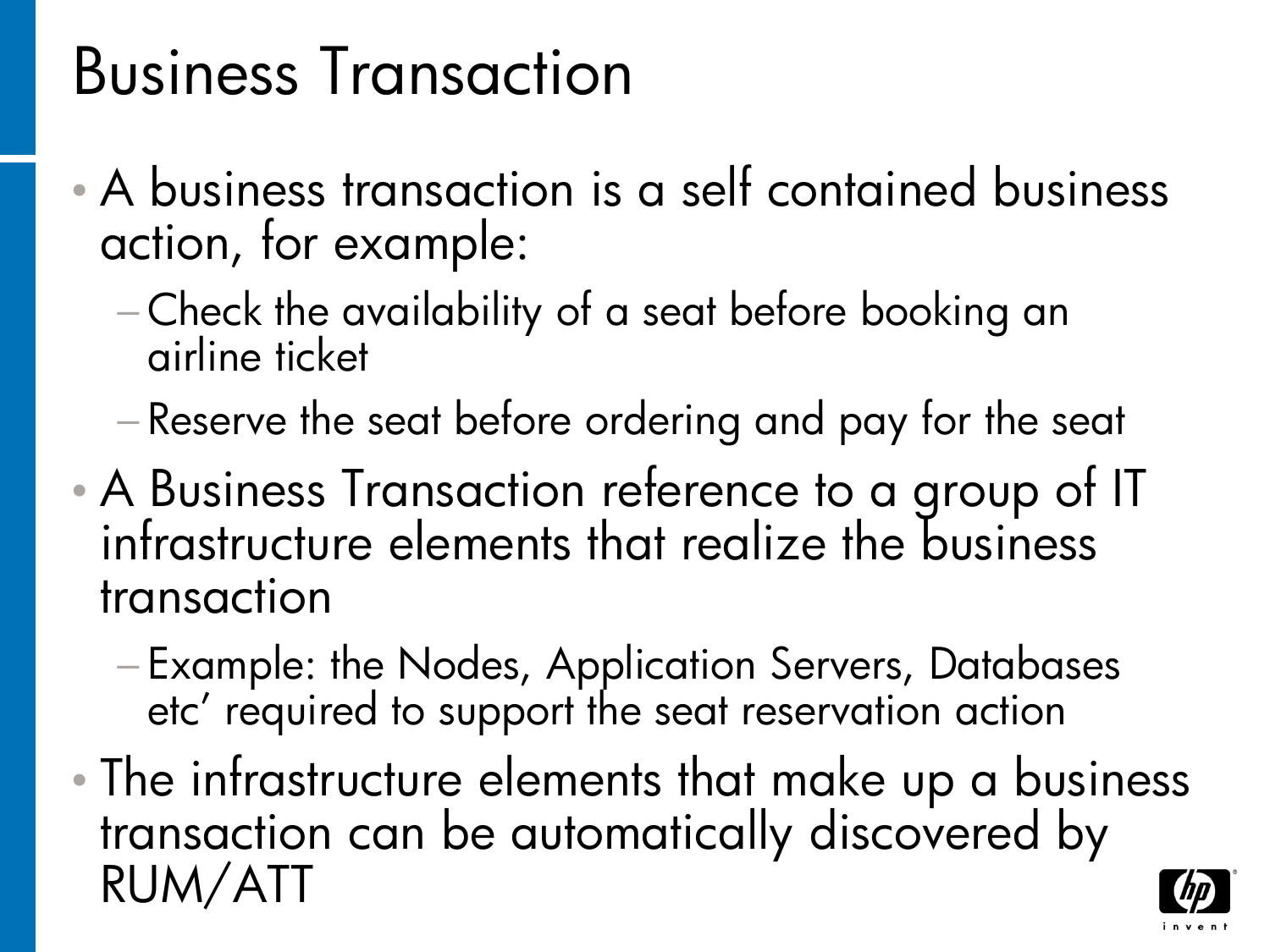### Business Transaction and Business **Application**

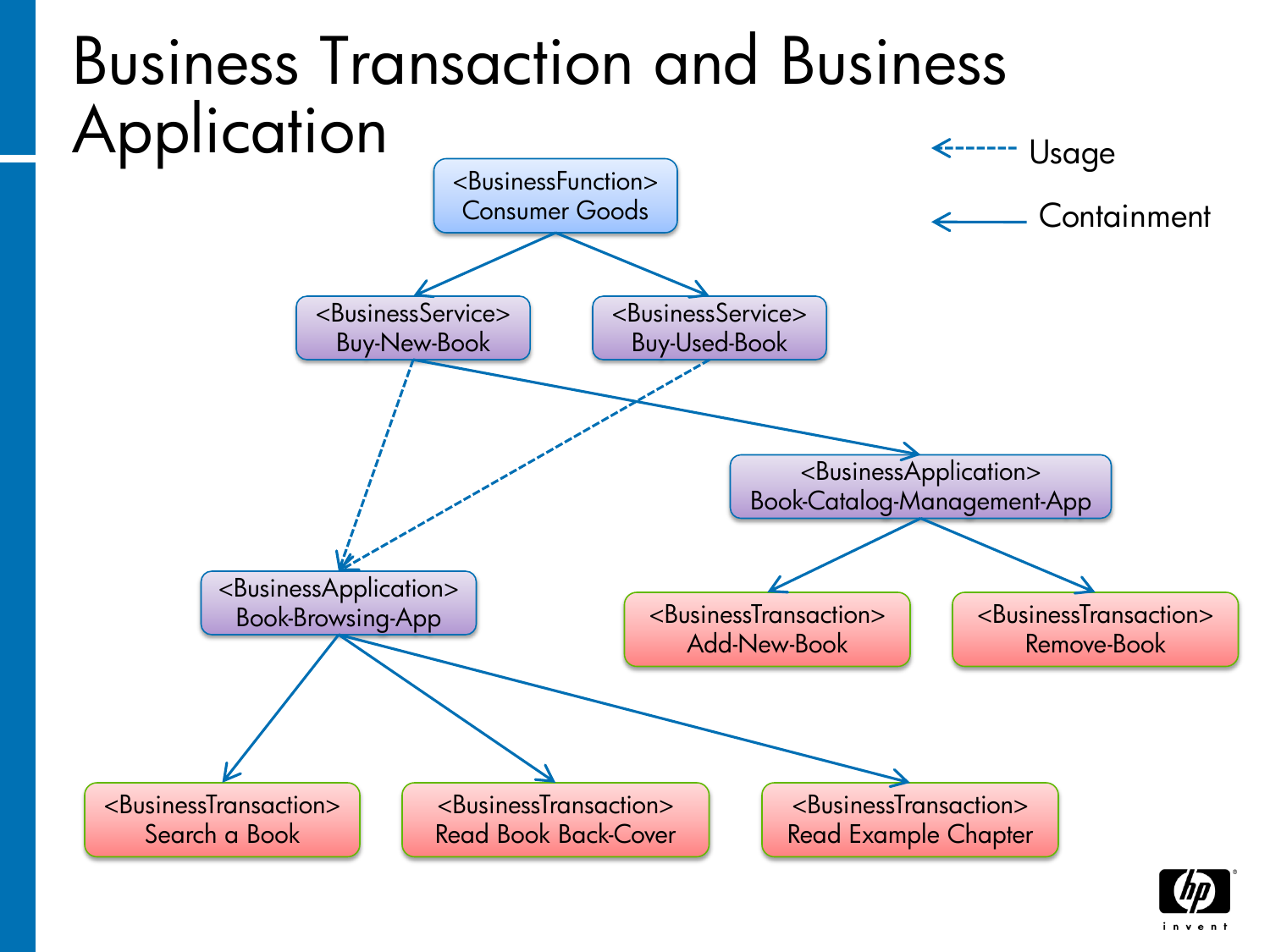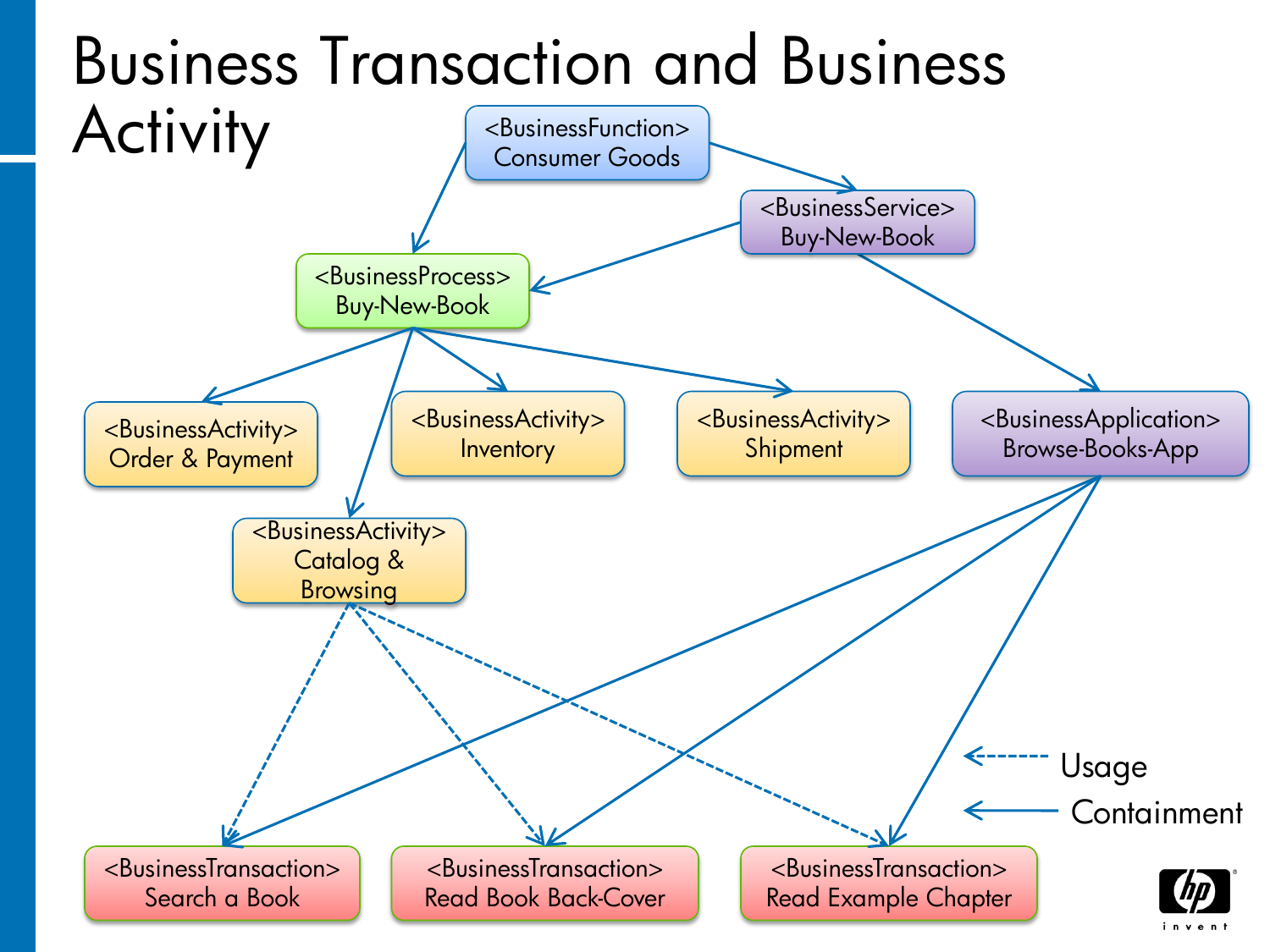# Infrastructure Service

- This is an IT Service which is not directly consumed by Business Customers
- •An Infrastructure Service is provided by one group of the IT organization to another group of the IT organization
- •An Infrastructure service is consumed by Business Service providers so they can provide their business service to business customers on top of Infrastructure services
- Example: the bank account management service requires the following infrastructure services: Computing Service, Networking Service, Directory Service…

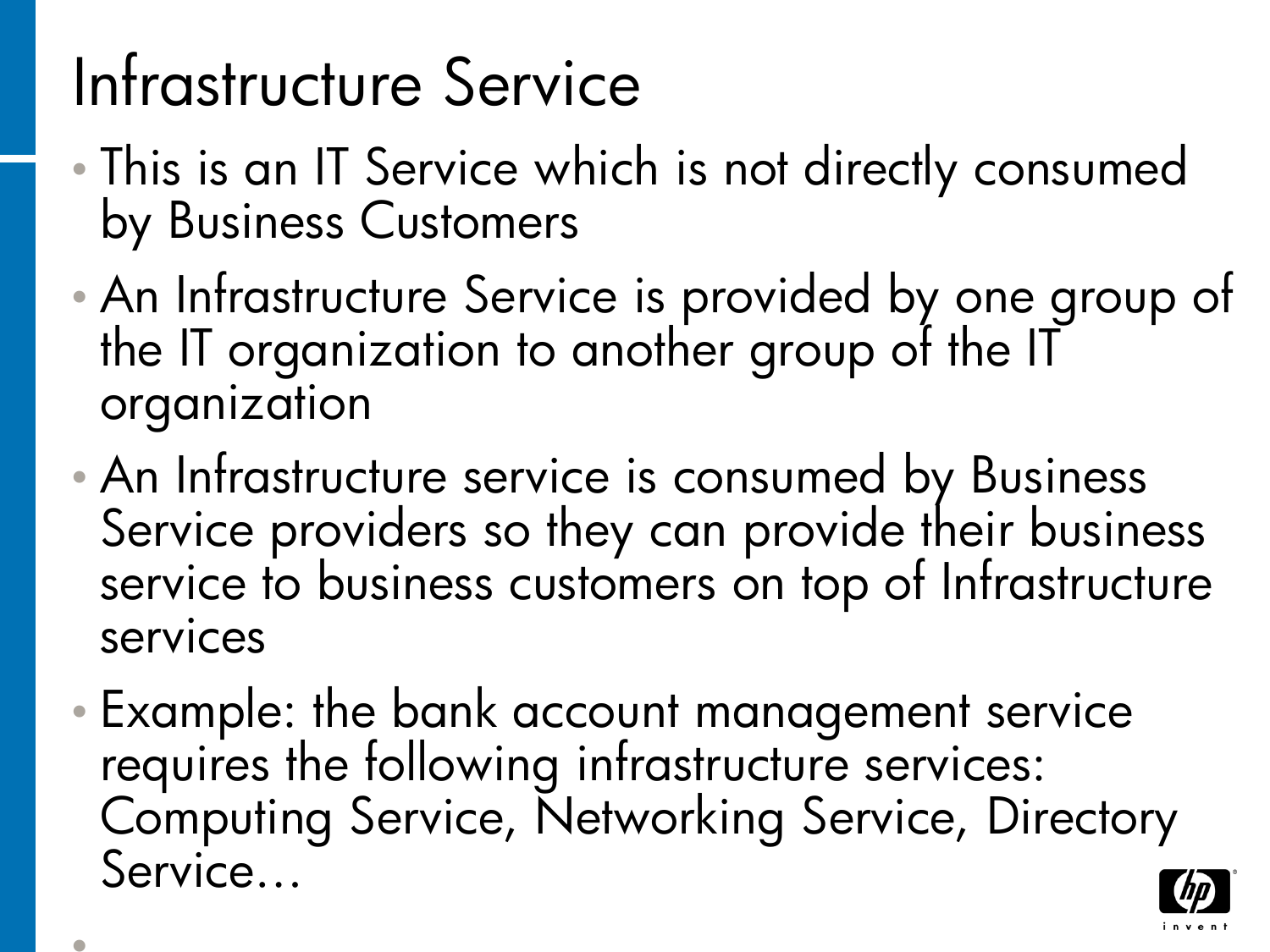# Infrastructure-Service Modeling



inven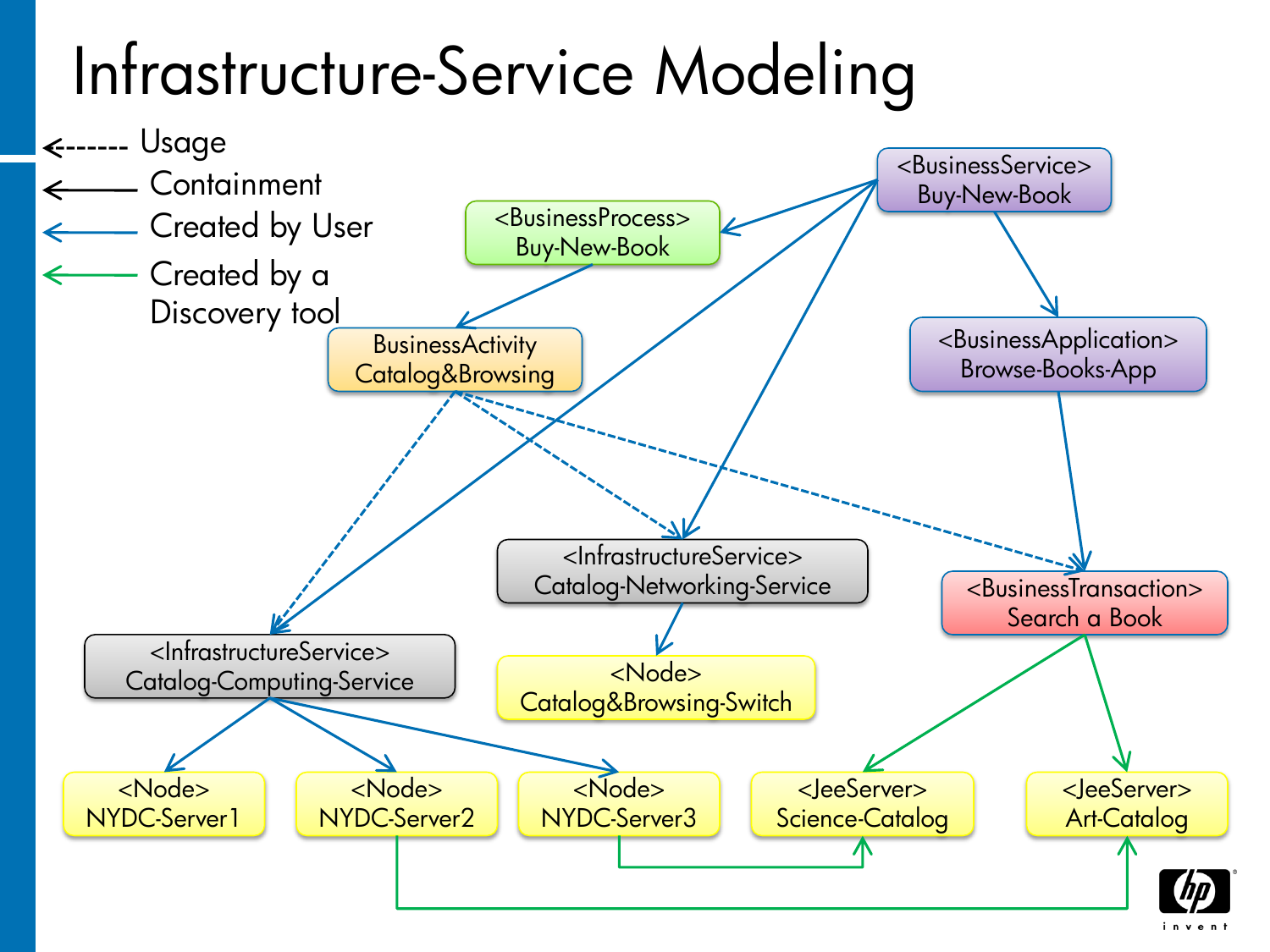#### Group Infrastructure CIs via A **CiCollection**



inven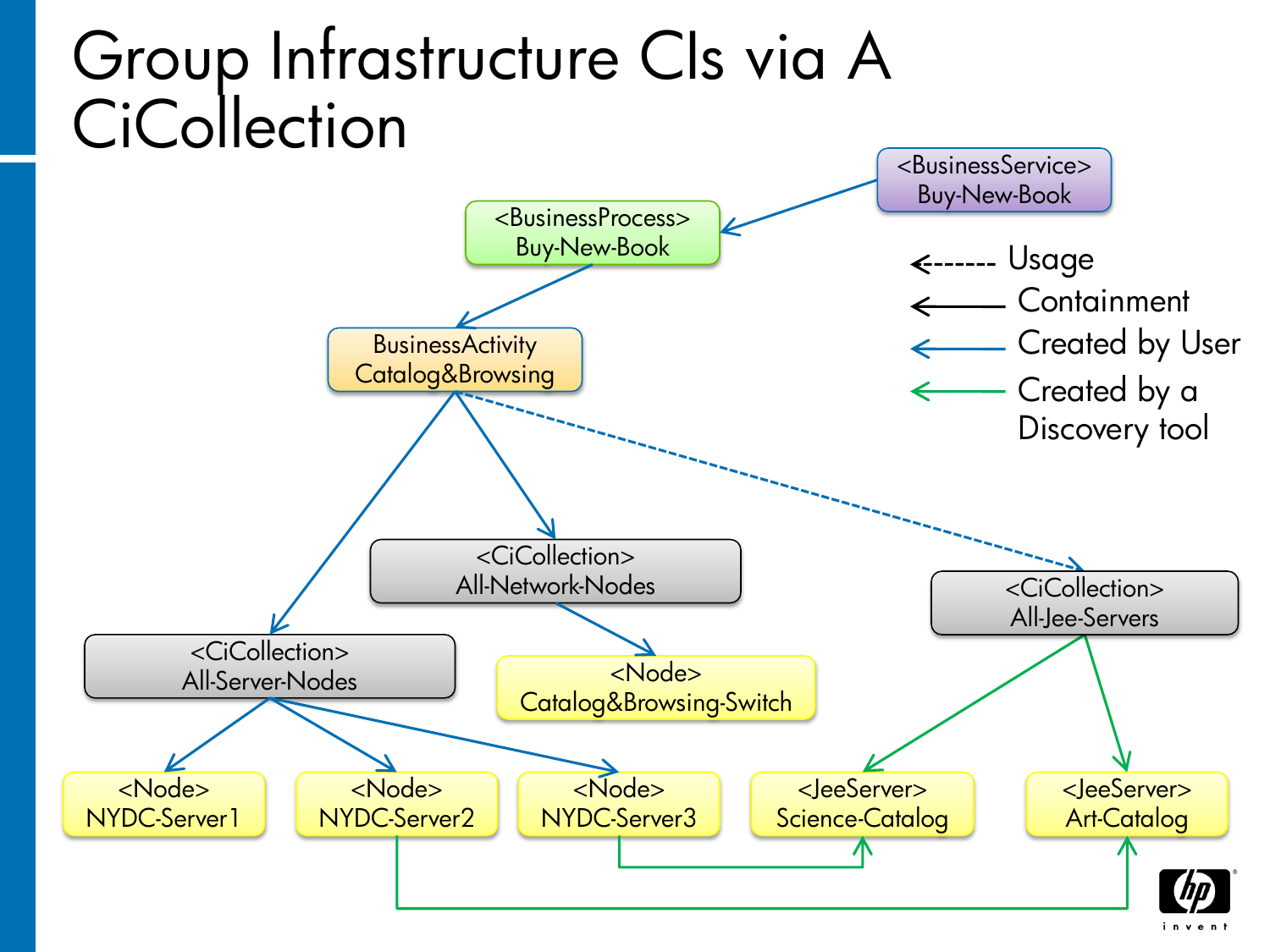

inven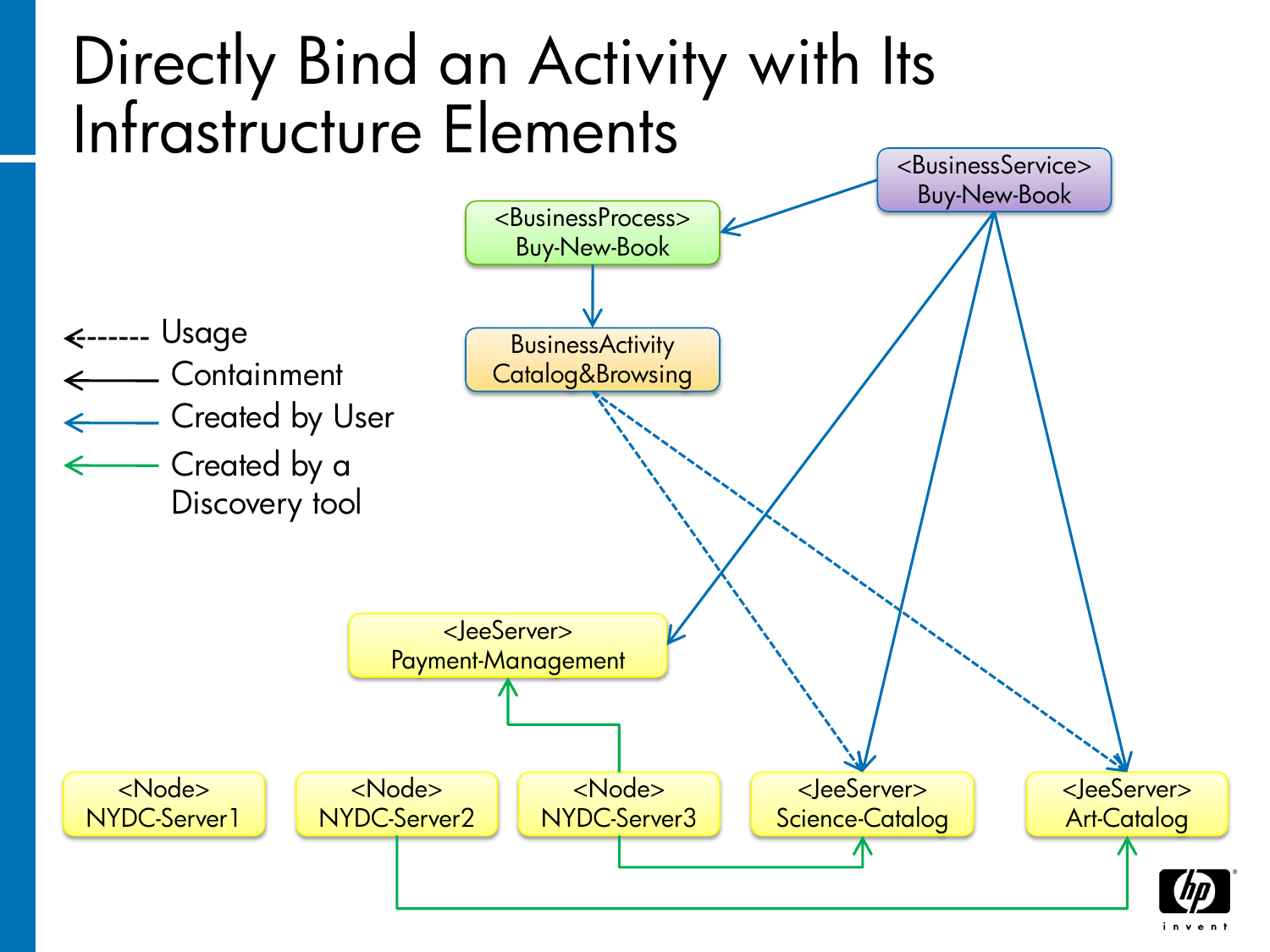### Flat Business Service Definition

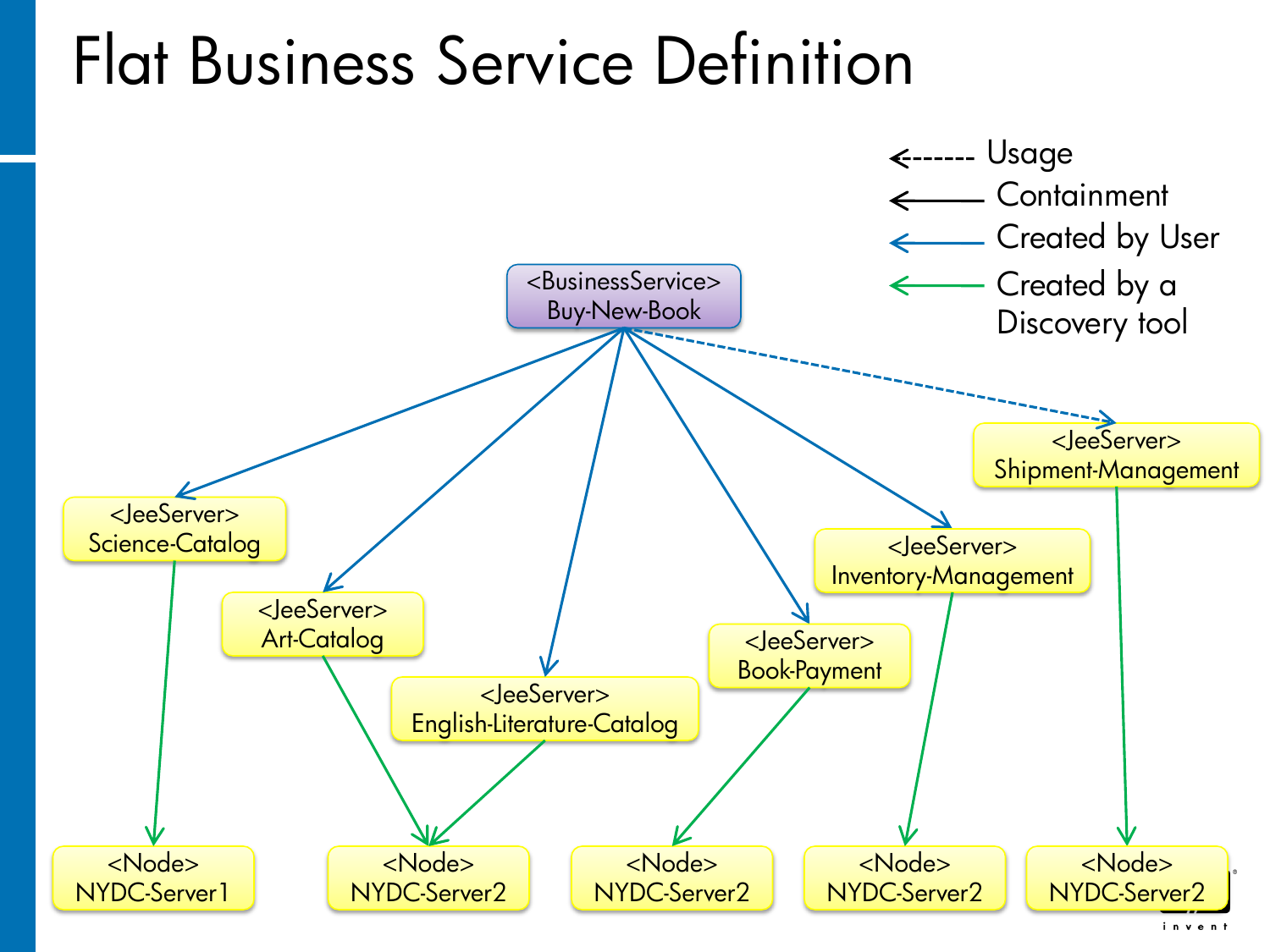# Organization as an Owner of a Service



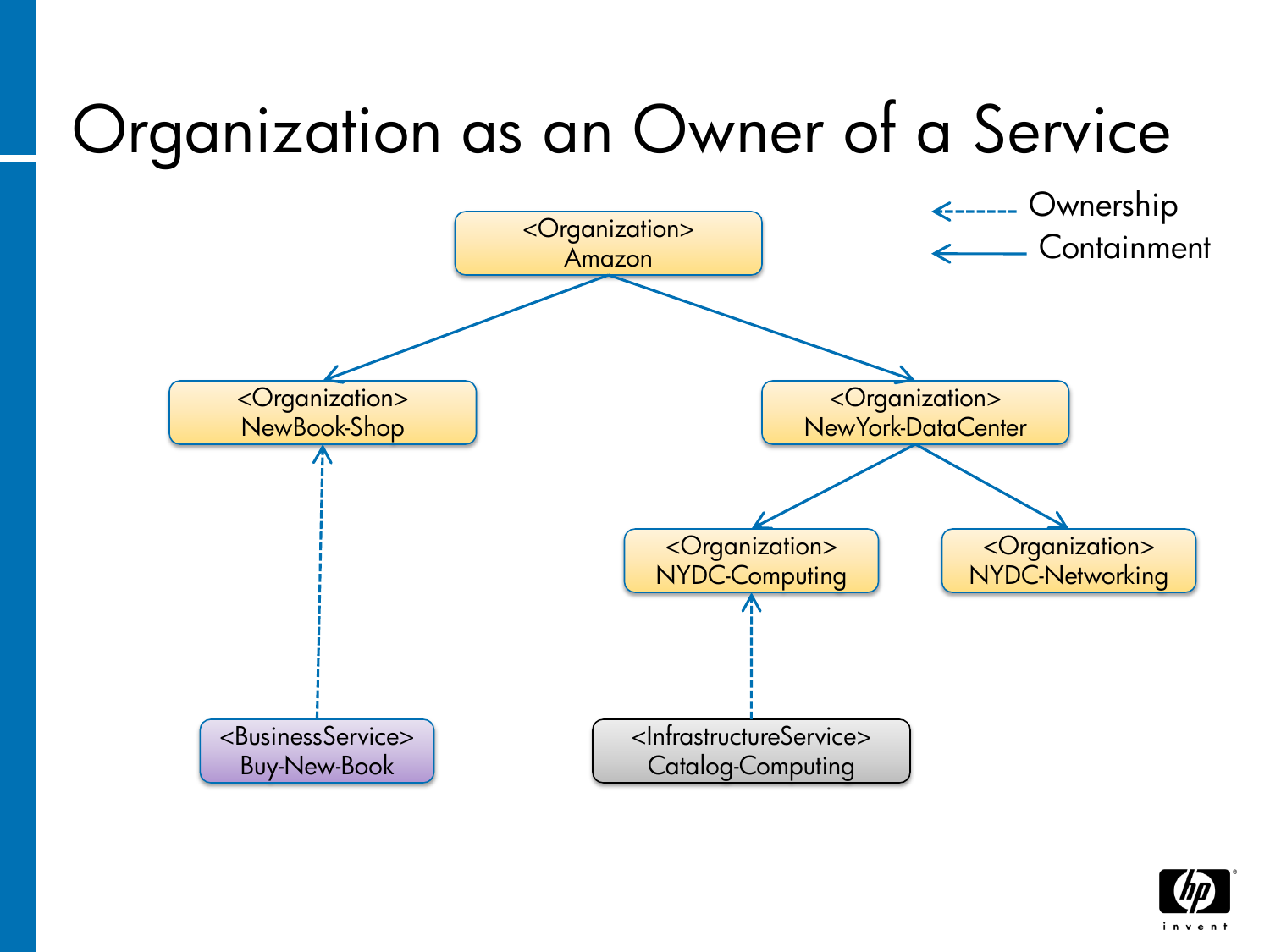### Person as an Owner of a Service